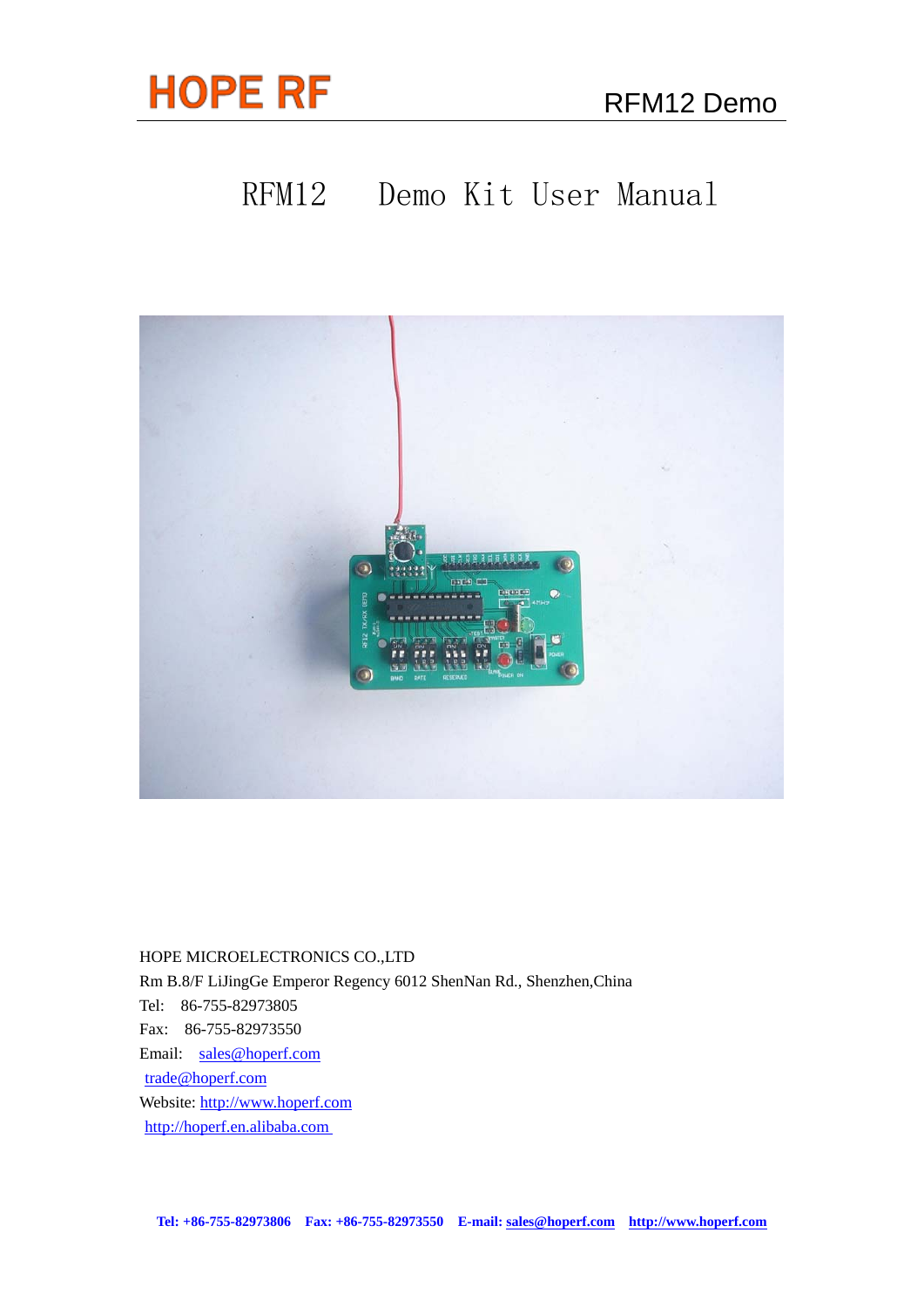

## General Description:

RFM12 Demo Kit is designed mainly for the purpose of testing the RFM12 module function: RF working distance, fast software development.

## Construction:



Function and Quick Start:

Note: Make sure the setting on the two demo board are exactly the same, otherwise no link between the two transceiver module could be established.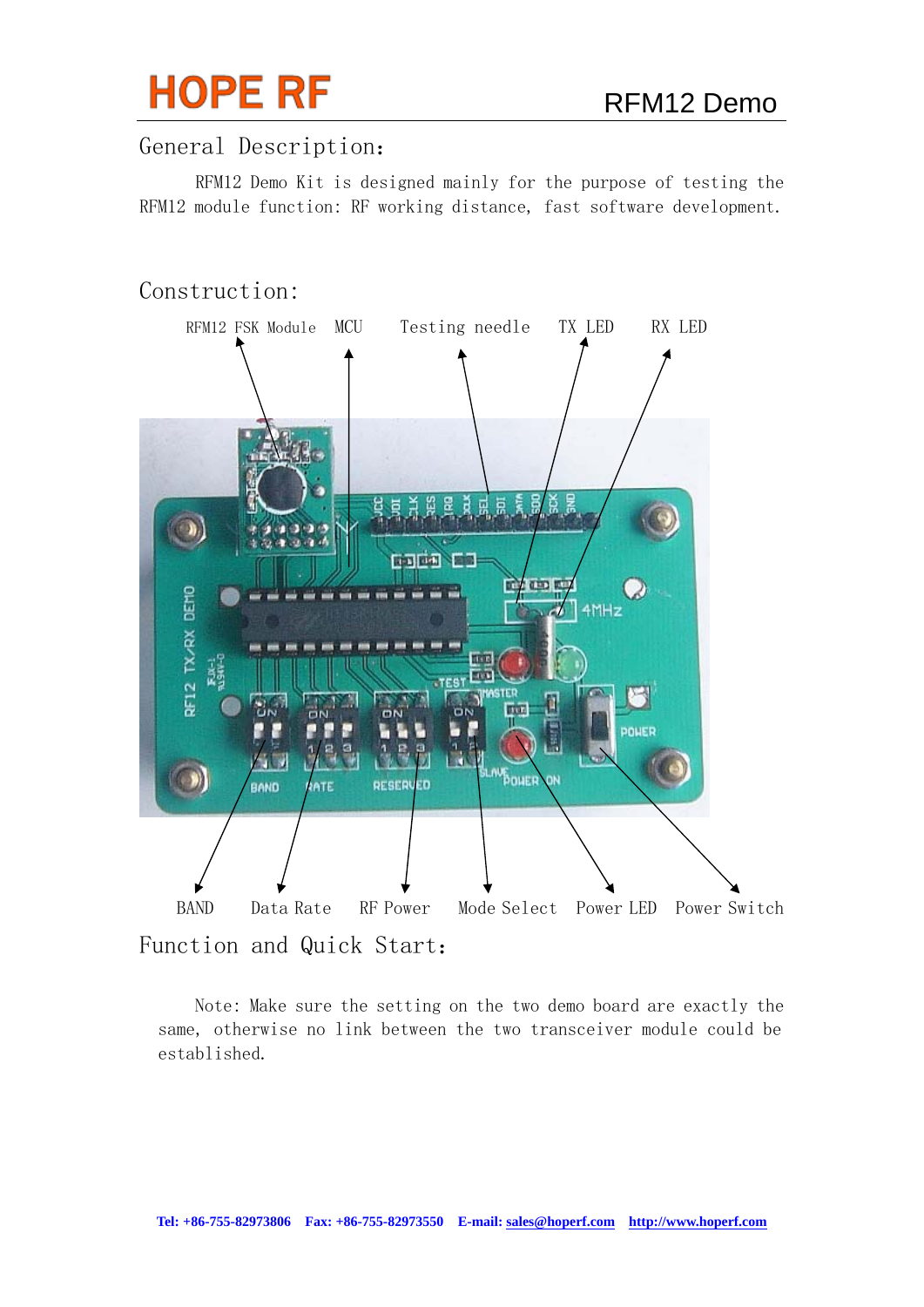

## RFM12 Demo

#### 1、Band Selection:  $0N = 1$ ,  $0FF=0$

| SW1 | SW <sub>2</sub> |        |
|-----|-----------------|--------|
|     |                 | 315MHZ |
|     |                 | 434MHZ |
|     | U:              | 869MHZ |
|     |                 | 915MHZ |

#### 2、Data Rate:ON=1,OFF=0

| SW1          | SW2 | SW <sub>3</sub> |          |
|--------------|-----|-----------------|----------|
|              |     |                 | 1.2kbps  |
|              |     |                 | 2.4kbps  |
|              |     |                 | 4.8kbps  |
|              |     |                 | 9.6kbps  |
|              |     |                 | 17.8kbps |
| All Others : |     |                 | 17.8kbps |

## 3、Mode:ON=1,OFF=0

| $\sqrt{\text{SW1}}$ $\sqrt{\text{SW2}}$ |                |                                                               |
|-----------------------------------------|----------------|---------------------------------------------------------------|
| $\overline{0}$                          | $\mathbf{0}$ . | Slave FIFO RX mode (RF link can be established)               |
| $\bigcap$                               | 1:             | Master FIFO TX mode (RF link can be established)              |
|                                         |                | Testing RX mode (DATA, DCLK output, no RF link)               |
|                                         |                | Testing TX mode (1010 data sent in selected mode ontinuously) |

#### 4、TX Power Selection: ON=1, OFF=0

| SW1 | SW <sub>2</sub> | SW <sub>3</sub> |                 |
|-----|-----------------|-----------------|-----------------|
|     |                 |                 | 0 <sub>db</sub> |
|     |                 |                 | $-3db$          |
|     |                 |                 | $-6db$          |
|     |                 |                 | $-9db$          |
|     |                 |                 | $-12db$         |
|     |                 |                 | $-15db$         |
|     |                 |                 | $-18db$         |
|     |                 |                 | $-21db$         |

## Function Description:

### 1. RF link mode

The setting on two different demo board has to be same.

After Power up, master sends out one packets of data every second, after sending out the data, the receiver is switched to RX mode immediately, TX will be toggled once. After data received and verified